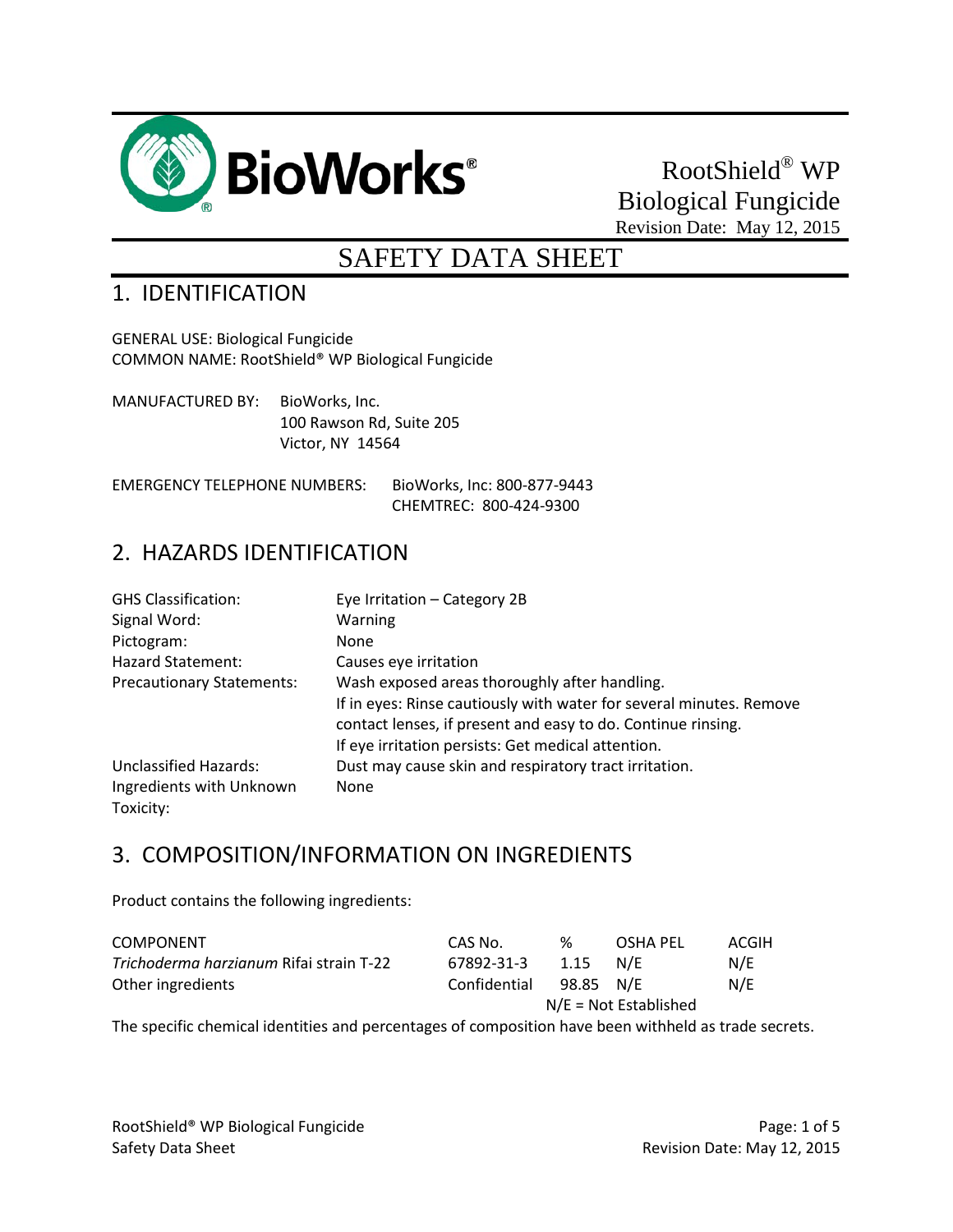# 4. FIRST-AID MEASURES

EYE CONTACT: In cases of contact, hold eyelids apart and immediately flush eyes with plenty of water for at least 15 minutes. Remove contact lenses, if present, after the first 5 minutes, then continue rinsing eye. Call a physician.

MOST IMPORTANT SYMPTOMS: Causes eye irritation. IMMEDIATE MEDICAL ATTENTION NEEDED: None.

## 5. FIRE-FIGHTING MEASURES

FLASH POINT: Not applicable.

AUTOIGNITION TEMPERATURE: Not determined

EXTINGUISHING MEDIA: Not combustible.

SPECIAL FIRE-FIGHTING PROCEDURES: Evacuate personnel to a safe area. Keep personnel removed and upwind of fire. Wear self-contained breathing apparatus and full protective equipment.

UNUSUAL FIRE and EXPLOSION HAZARDS: None known.

HAZARDOUS DECOMPOSITION PRODUCTS: Thermal decomposition will produce oxides of carbon, sulfur, sodium and silicon.

# 6. ACCIDENTAL RELEASE MEASURES

PERSONAL PRECAUTIONS, PROTECTIVE EQUIPMENT, AND EMERGENCY PROCEDURES: Take all additional action necessary to prevent and remedy the adverse effects of the spill. This product should be prevented from entering bodies of water.

METHODS AND MATERIALS FOR CONTAINMENT AND CLEANING UP: In case of spill, collect material immediately. Wipe residual material from surfaces with cloth. Do not wash residues into drains or other waterways.

# 7. HANDLING AND STORAGE

PRECAUTIONS FOR SAFE HANDLING: Avoid contact with eyes or clothing. Wash thoroughly with soap and water after handling and before eating, drinking, chewing gum, using tobacco or using the toilet. Remove and wash contaminated clothing before reuse.

PESTICIDE STORAGE: Do not contaminate water, food or feed by storage and disposal. Store in original container under refrigerated conditions. Short periods at room temperatures below 75˚F will not affect performance. Keep container tightly closed when not in use.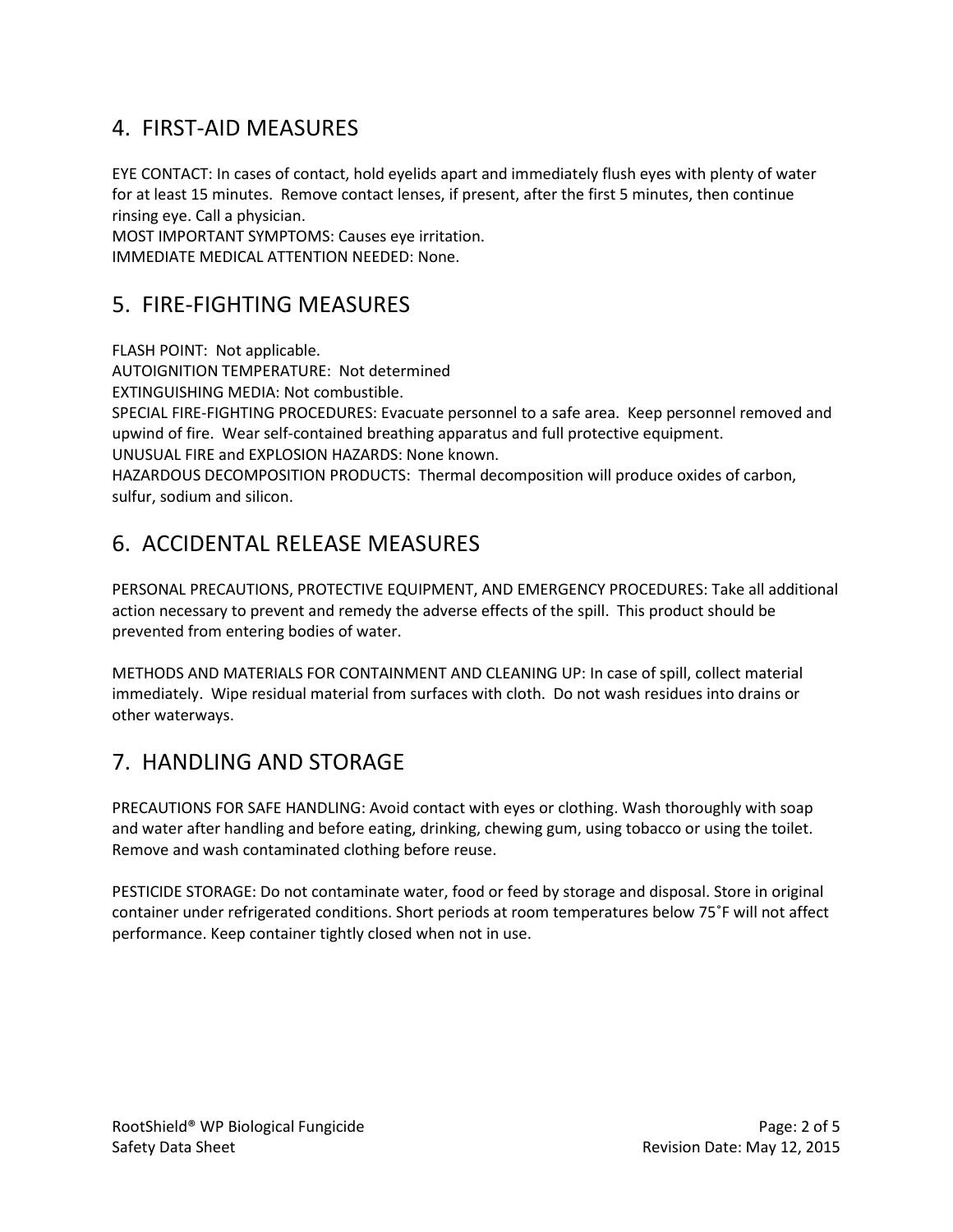# 8. EXPOSURE CONTROLS, PERSONAL PROTECTION

#### EXPOSURE LIMITS: None.

Avoid contact with eyes or clothing. Keep container tightly closed.

#### PERSONAL PROTECTION:

RESPIRATORY: Mixer/loaders and applicators must wear a dust/mist filtering respirator meeting NIOSH standards of at least N-95, R-95, or P-95.

OTHER: Applicators and other handlers must wear: protective eyewear, long-sleeved shirt and long pants, and shoes plus socks.

### 9. PHYSICAL AND CHEMICAL PROPERTIES

APPEARANCE: grey or green powder ODOR: earthy odor ODOR THRESHOLD: Not determined pH: Not determined MELTING POINT: Not determined BOILING POINT: Not determined FLASH POINT: Not determined EVAPORATION RATE: Not determined FLAMMABILITY: Not determined FLAMMABILITY/EXPLOSIVE LIMITS: Not determined VAPOR PRESSURE: Not applicable VAPOR DENSITY: Not applicable BULK DENSITY: 0.61 g/cm3 SOLUBILITY in water: In soluble PARTITION COEFFICIENT: Not determined AUTO-IGNITION TEMPERATURE: Not determined DECOMPOSITION TEMPERATURE: Not determined VISCOSITY: Not determined

# 10. STABILITY AND REACTIVITY

REACTIVITY: Not reactive under normal conditions of use. STABILITY: Stable under normal recommended storage and handling conditions. (see section 7) HAZARDOUS POLYMERIZATION: Will not occur. INCOMPATIBILITY: Strong acidic materials. HAZARDOUS THERMAL DECOMPOSITION PRODUCTS: Thermal decomposition will produce oxides of carbon, sulfur, sodium and silicon.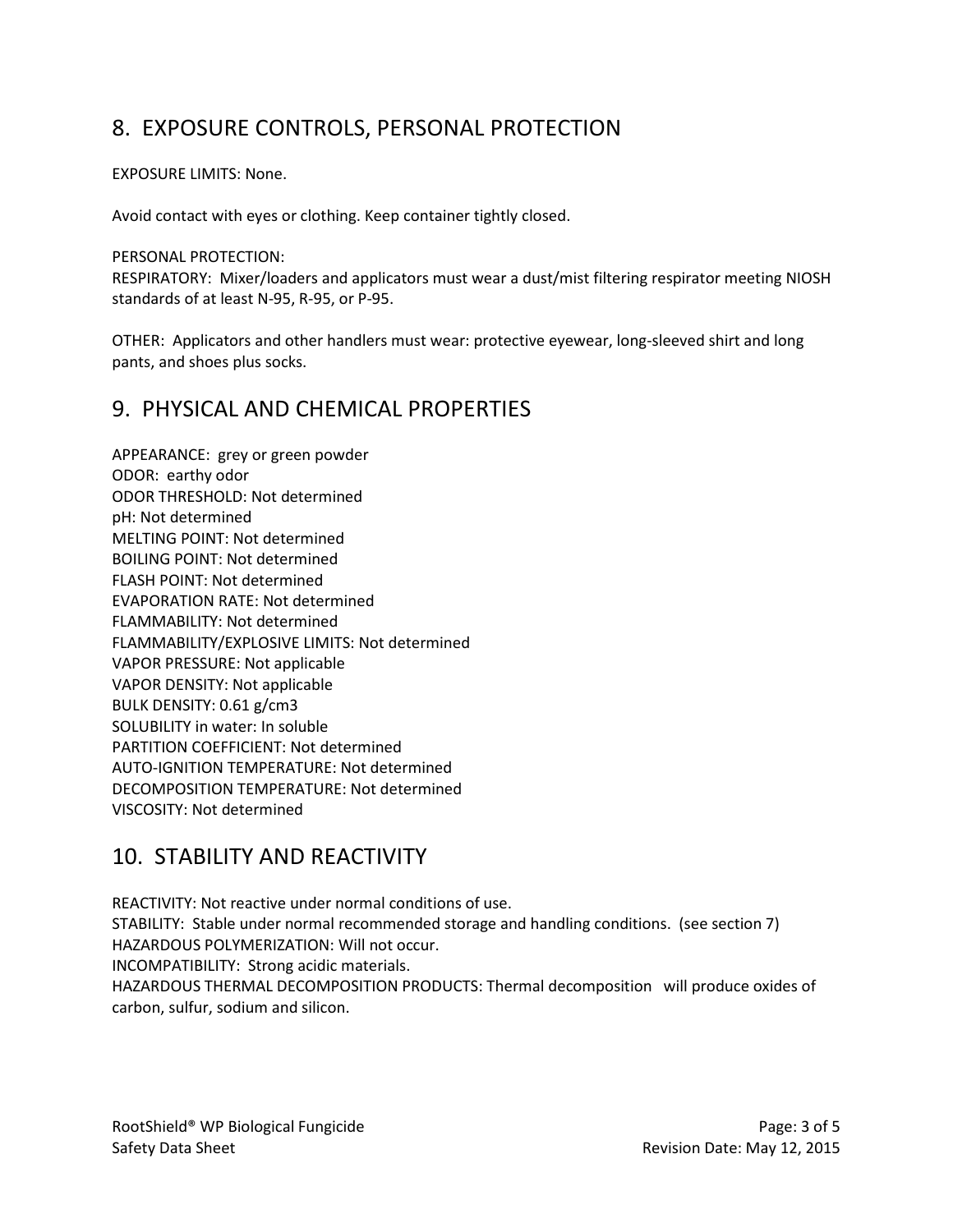# 11. TOXICOLOGICAL INFORMATION

Active ingredient is practically non-toxic, non-allergenic and non-pathogenic to mammals. Pre-existing medical conditions should not be aggravated by exposure. Repeated exposure to high concentrations of microbial proteins can cause allergic sensitization.

### 12. ECOLOGICAL INFORMATION

FISH TOXICITY: No data available. DAPHNIA MAGNA TOXICITY: No data available. ALGAE: No data available. OTHER: Do not apply directly to water, to areas where surface water is present.

## 13. DISPOSAL CONSIDERATIONS

Wastes resulting from the use of this product must be disposed of on site or at an approved waste disposal facility.

### 14. TRANSPORT INFORMATION

|      | Land: ADR / RID Class: | Not controlled under ADR (Europe) |
|------|------------------------|-----------------------------------|
|      | Water: IMDG Class:     | Not controlled under IMDG         |
| Air: | IATA - DGR Class:      | Not controlled under IATA         |

US DOT: Not Regulated Canadian TDG: Not Regulated under Canadian Transport of Dangerous Goods Regulations PROPER SHIPPING NAME: Not regulated

### 15. REGULATORY INFORMATION

UNITED STATES (EPA Reg. No. 68539-7)

This pesticide product is registered by the United States Environmental Protection Agency and is subject to certain labeling requirements under federal pesticide law. These requirements differ from the classification criteria and hazard information required for safety data sheets (SDS), and for workplace labels of non-pesticide chemicals. The hazard information required on the pesticide label is reproduced below. The pesticide label also includes other information, including direction for use.

#### CAUTION

Dust may irritate the respiratory tract. Dust may cause eye irritation. Dust may cause skin irritation.